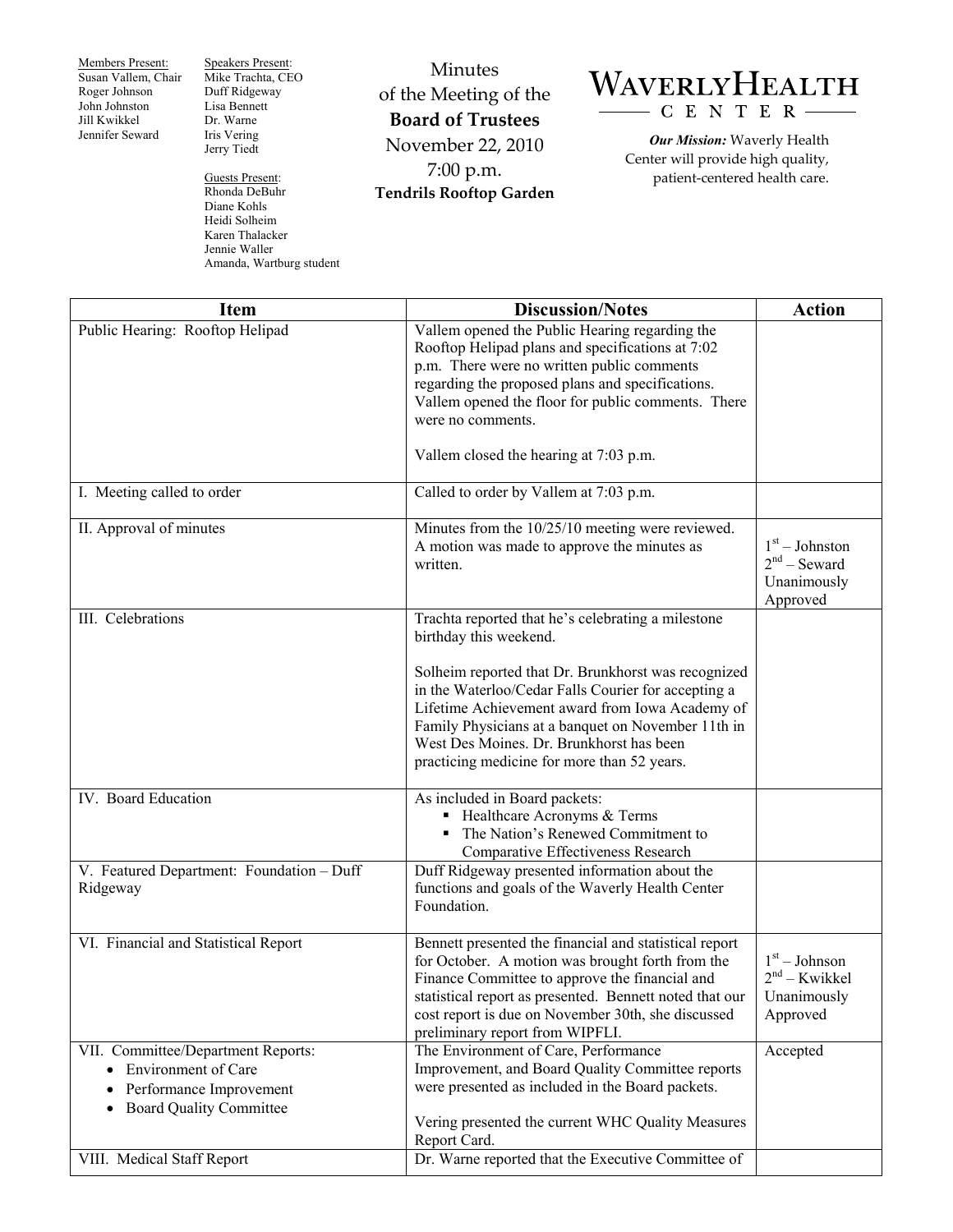|                                                                                                                                                                                                                                                                                                                                                                                                                                                           | the Medical Staff met on 11/15/10 and considered<br>privileging items as listed under new business. She<br>reported that other items considered at the meeting                                                                                                                                                                                                                                     |                                                                |
|-----------------------------------------------------------------------------------------------------------------------------------------------------------------------------------------------------------------------------------------------------------------------------------------------------------------------------------------------------------------------------------------------------------------------------------------------------------|----------------------------------------------------------------------------------------------------------------------------------------------------------------------------------------------------------------------------------------------------------------------------------------------------------------------------------------------------------------------------------------------------|----------------------------------------------------------------|
|                                                                                                                                                                                                                                                                                                                                                                                                                                                           | were:<br>Computerized physician order entry (CPOE):<br>П<br>integration of eClinical Works with<br>McKesson.                                                                                                                                                                                                                                                                                       |                                                                |
| IX. C.E.O.'s Report                                                                                                                                                                                                                                                                                                                                                                                                                                       |                                                                                                                                                                                                                                                                                                                                                                                                    |                                                                |
| • Helipad<br>Acceptance of Bid for Helipad<br>Construction<br>Resolution to Commence Project                                                                                                                                                                                                                                                                                                                                                              | Trachta presented information about the bids<br>received for the Helipad construction project,<br>including a recommendation letter from InVision to<br>accept Prairie Construction Company as the lowest<br>responsible bid. Trachta presented a resolution to<br>approve awarding the contract to Prairie                                                                                        |                                                                |
|                                                                                                                                                                                                                                                                                                                                                                                                                                                           | Construction Company and to approve the total<br>construction package for the rooftop helipad project,<br>including Phase II of the FEC bid. Trachta noted that<br>he has received written confirmation from the Bolger<br>Foundation of their intent to fully fund the project.<br>A motion was made to approve the resolution as<br>presented.                                                   | $1st$ – Seward<br>$2nd - Kwikkel$<br>Unanimously               |
| ICE Technologies Project Management<br>Proposal                                                                                                                                                                                                                                                                                                                                                                                                           | Trachta and Tiedt presented a proposal from ICE<br>Technologies for project management/strategic<br>advisory services. Discussion was held regarding the<br>resources required to achieve meaningful compliance<br>and meet the requirements of the American Recovery<br>and Reinvestment Act (ARRA). A motion was made                                                                            | Approved<br>$1st - Kwikkel$                                    |
|                                                                                                                                                                                                                                                                                                                                                                                                                                                           | to approve the project management proposal with<br>ICE Technologies as presented for up to 15 months.                                                                                                                                                                                                                                                                                              | $2nd - Johnston$<br>Unanimously<br>Approved                    |
| Laser Maintenance Agreement<br>$\bullet$                                                                                                                                                                                                                                                                                                                                                                                                                  | Trachta presented a 1 year pre-paid maintenance<br>agreement for the laser utilized in The Spa. Bennett<br>is investigating the possibility of incorporating<br>maintenance for this equipment into our biomedical<br>agreement. A motion was made to approve to 1 year<br>maintenance agreement at a cost of \$9,000 or to<br>incorporate it into our biomedical agreement if more<br>economical. | $1st$ – Seward<br>$2nd - Kwikkel$<br>Unanimously<br>Approved   |
| Landscape Project                                                                                                                                                                                                                                                                                                                                                                                                                                         | Trachta reported that we have received bids for<br>planting trees and decorative landscaping on the<br>recently acquired golf course property. A motion<br>was made to approve the tree planting portion of the<br>project at a cost of \$15,000 provided by Maifield<br>Landscaping.                                                                                                              | $1st - Johnston$<br>$2nd - Kwikkel$<br>Unanimously<br>Approved |
| X. Old Business                                                                                                                                                                                                                                                                                                                                                                                                                                           | None.                                                                                                                                                                                                                                                                                                                                                                                              |                                                                |
| XI. New Business<br>• Change of Status from Provisional to<br>Regular Privileges on Medical Staff:<br>$\blacksquare$ Annette Geary, ARNP – Consulting/<br>Ancillary, Dermatology, Dermatology<br>Associates<br><b>Jessica Gerlach, PA-C</b> – Consulting/<br>Ancillary, Dermatology, Dermatology<br>Associates<br>• Melanie Schwartz, ARNP - Consulting/<br>Ancillary, Cardiology, Covenant<br>Temporary to Provisional Appointments to<br>Medical Staff: | Privileging items were presented as individually<br>listed at left. All files have been reviewed by the<br>Executive Committee of the Medical Staff. The<br>Executive Committee recommends approval. A<br>motion was made to approve all privileging items as<br>individually considered and recommended by the<br>Executive Committee of the Medical Staff.                                       | $1st$ – Kwikkel<br>$2nd$ – Seward<br>Unanimously<br>Approved   |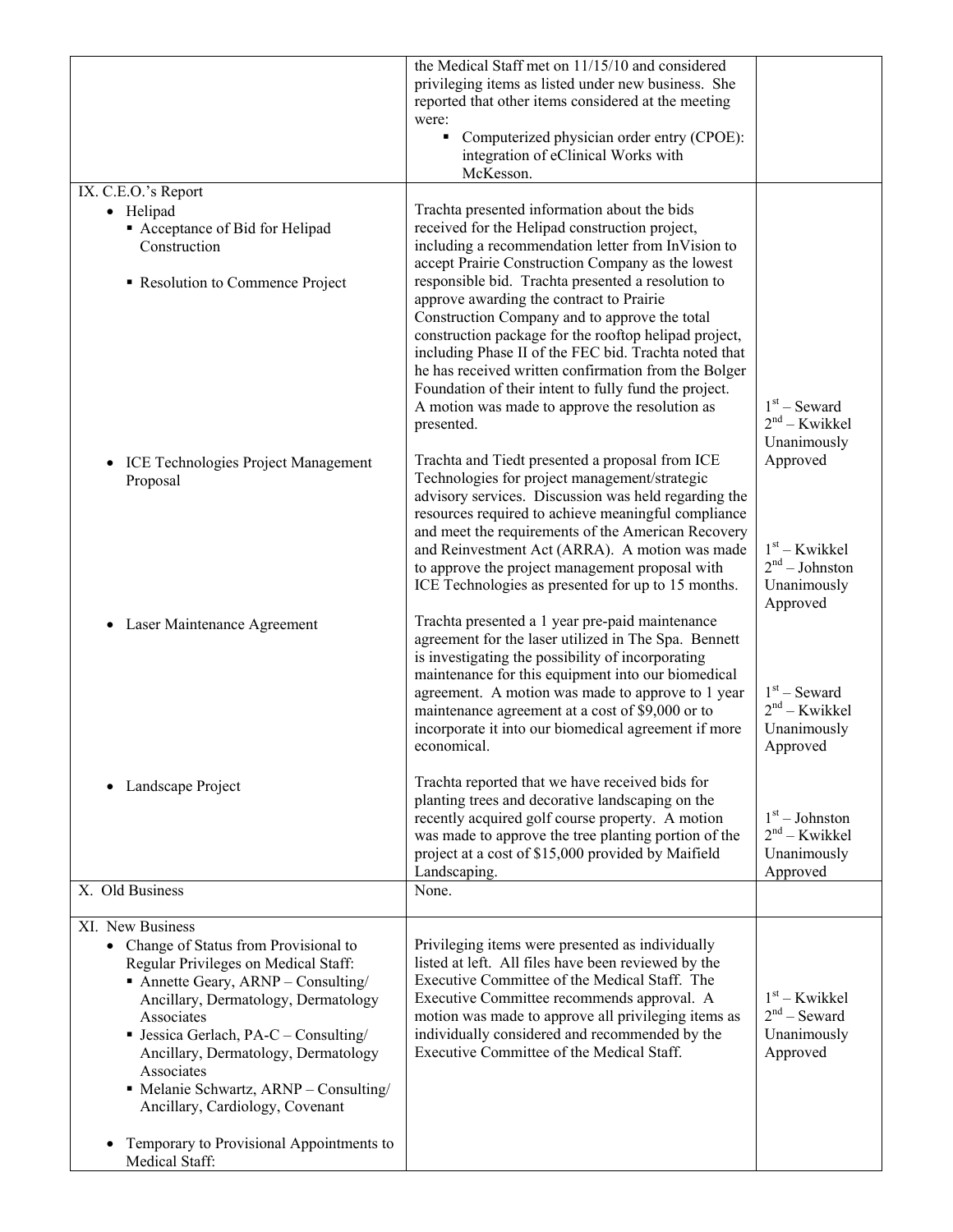| • Jared Browning, M.D. - Radiology,<br>Consulting, VRAD<br><b>Steven Cohen, M.D. - Radiology,</b><br>Consulting, VRAD<br>• Dawn DeLavallade, M.D. - Radiology,<br>Consulting, VRAD<br>• Heidi Henry, M.D. – Radiology,<br>Consulting, VRAD<br>Raymond Montecalvo, M.D. -<br>Radiology, Consulting, VRAD<br>· Joshua Sokol, M.D. - Radiology,<br>Consulting, VRAD<br>• Benjamin Strong, M.D. - Radiology,<br>Consulting, VRAD<br>• David Tague, M.D. – Radiology,<br>Consulting, VRAD<br><b>•</b> Jennifer Theoharis, M.D. $-$ Radiology,<br>Consulting, VRAD<br>Reappointments to Medical Staff:<br>• Joginder Singh, M.D. – Courtesy,<br>Oncology, CVMS |                                                                                                                                                                                                                                                                                                                                                                                                                                                                                                                                                       |                                                                           |
|----------------------------------------------------------------------------------------------------------------------------------------------------------------------------------------------------------------------------------------------------------------------------------------------------------------------------------------------------------------------------------------------------------------------------------------------------------------------------------------------------------------------------------------------------------------------------------------------------------------------------------------------------------|-------------------------------------------------------------------------------------------------------------------------------------------------------------------------------------------------------------------------------------------------------------------------------------------------------------------------------------------------------------------------------------------------------------------------------------------------------------------------------------------------------------------------------------------------------|---------------------------------------------------------------------------|
| Kalyana Sundaram, M.D. - Consulting,<br>Cardiology, CVMS                                                                                                                                                                                                                                                                                                                                                                                                                                                                                                                                                                                                 |                                                                                                                                                                                                                                                                                                                                                                                                                                                                                                                                                       |                                                                           |
| Automatic Resignation from Medical Staff<br>due to Lack of Activity at WHC:<br>• David Congdon, M.D. - Consulting,<br>Otolaryngology, CVMS                                                                                                                                                                                                                                                                                                                                                                                                                                                                                                               |                                                                                                                                                                                                                                                                                                                                                                                                                                                                                                                                                       |                                                                           |
| New/Revised Policies:<br><b>Ongoing Professional Practice</b><br>٠<br>Evaluation                                                                                                                                                                                                                                                                                                                                                                                                                                                                                                                                                                         | Trachta presented the new policy as listed at left, and<br>included in the Board packets. The policy has been<br>reviewed by the Executive Committee of the Medical<br>Staff and is recommended for approval. A motion<br>was made to approve the policy as written.                                                                                                                                                                                                                                                                                  | $1st - Johnston$<br>$2nd - Kwikkel$<br>Unanimously                        |
| <b>Finance Committee</b><br>Capital Request - Microsoft<br><b>Enterprise Agreement</b><br>Capital Request - High Availability<br>п<br>for WHC's Information Systems                                                                                                                                                                                                                                                                                                                                                                                                                                                                                      | Bennett reported that the Finance Committee met on<br>11/19/10. Minutes from said meeting were included<br>in the Board packets.<br>Bennett presented the following capital requests:<br>• Microsoft Enterprise Agreement at a cost not to<br>exceed \$131,578.94<br>- High Availability for WHC's Information<br>Systems at a cost not to exceed \$52,017.66<br>■ Evotech Scope Cleaner and Plumbing at a cost<br>not to exceed \$52,017.66<br>A motion was brought forth from Finance<br>Committee to approve the capital requests as<br>presented. | Approved<br>$1st$ – Kwikkel<br>$2nd - Johnson$<br>Unanimously<br>Approved |
| Charity Care                                                                                                                                                                                                                                                                                                                                                                                                                                                                                                                                                                                                                                             | No charity care applications were received.                                                                                                                                                                                                                                                                                                                                                                                                                                                                                                           |                                                                           |
| Joint Commission Lab Survey                                                                                                                                                                                                                                                                                                                                                                                                                                                                                                                                                                                                                              | DeBuhr reported that the lab had their unannounced<br>Joint Commission survey last week. She noted that<br>the survey went very well with only a few minor<br>items identified for correction.                                                                                                                                                                                                                                                                                                                                                        |                                                                           |
| XII. Closed Session<br>Iowa Code Chapter 388.9                                                                                                                                                                                                                                                                                                                                                                                                                                                                                                                                                                                                           | A motion was made to move into closed session at<br>8:12 p.m. for the purpose identified at left.                                                                                                                                                                                                                                                                                                                                                                                                                                                     | $1st$ – Seward<br>$2nd - Kwikkel$<br>Unanimously<br>Approved              |